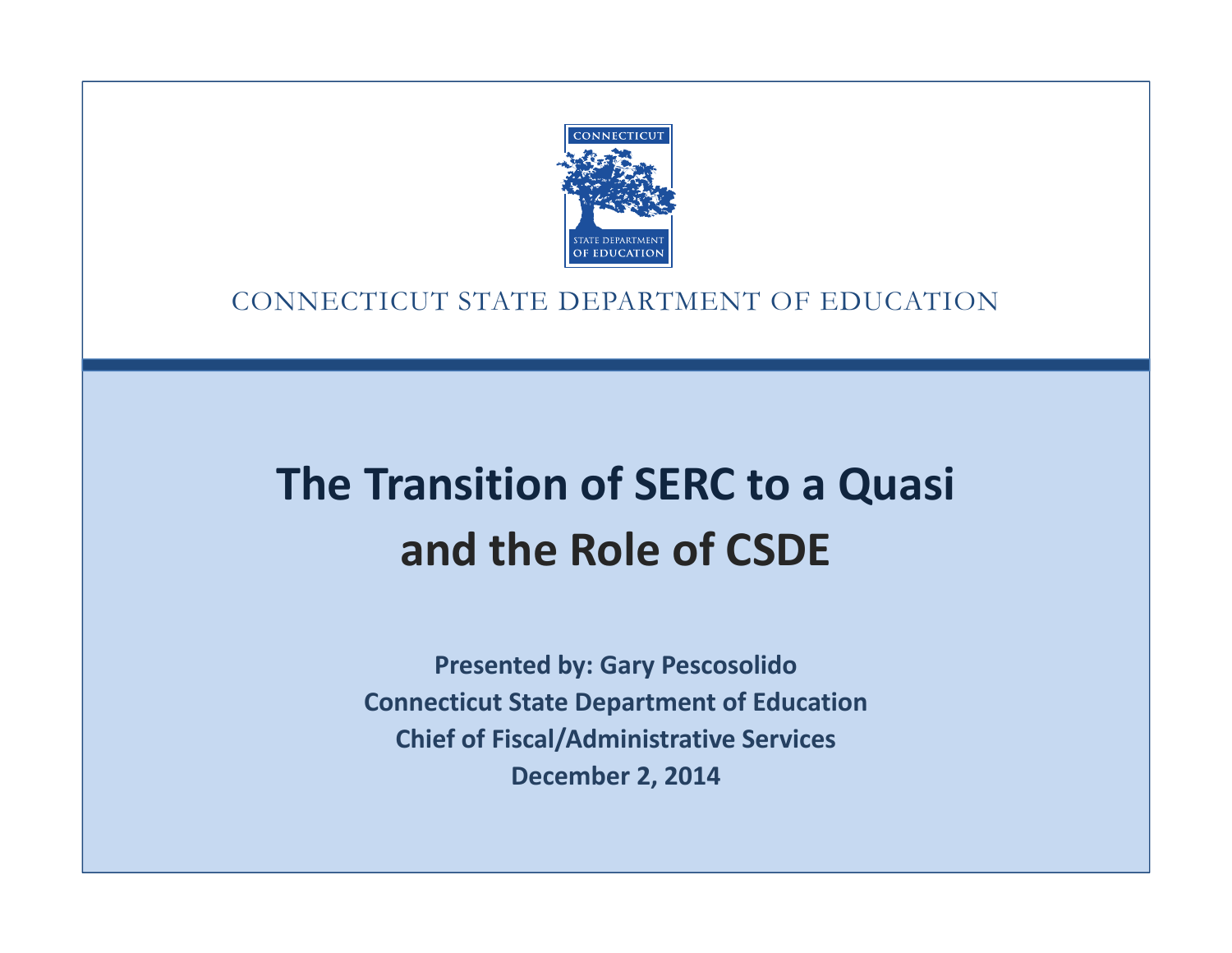# **WELCOME**

### Welcome to the new Board of Directors of the State Education Resource Center

| <b>Appointing Authority</b>                            | <b>Appointee</b>                                                          | <b>Number of Appointments</b>                                             | <b>Terms</b>                                                         |
|--------------------------------------------------------|---------------------------------------------------------------------------|---------------------------------------------------------------------------|----------------------------------------------------------------------|
| <b>Governor</b>                                        | 1. Mark D. Benigni, Ed.D. Four, with the consent of<br>2. Elizabeth Brown | both houses of the<br><b>General Assembly</b>                             | Term of office of<br>appointing authority or<br>until a successor is |
|                                                        | 3. Richard J. Porth, Jr.<br>4. Susan E. Weisselberg                       |                                                                           | appointed, whichever<br>is longer                                    |
| <b>Commissioner of</b><br><b>Education or Designee</b> | 1. Stefan Pryor                                                           | Self or Designee                                                          | Term of Appointment                                                  |
| <b>SBE</b>                                             | 1. George A. Coleman<br>2. Diane Ullman, Ph.D.                            | Two, with the consent of<br>both houses of the<br><b>General Assembly</b> | Same as above                                                        |
| <b>Senate president</b><br>pro tempore                 | 1. Stephen McKeever                                                       | One                                                                       | Same as above                                                        |
| <b>Senate majority leader</b>                          | 1. Thomas R. Swan                                                         | One                                                                       | Same as above                                                        |
| <b>Senate minority leader</b>                          | 1. Eileen L. Ziegler                                                      | One                                                                       | Same as above                                                        |
| <b>House speaker</b>                                   | 1. Agnes Quinones, Ph.D.                                                  | One                                                                       | Same as above                                                        |
| <b>House majority leader</b>                           | 1. Jeffrey Leake                                                          | One                                                                       | Same as above                                                        |
| <b>House minority leader</b>                           | 1. Jennifer Tooker                                                        | One                                                                       | Same as above                                                        |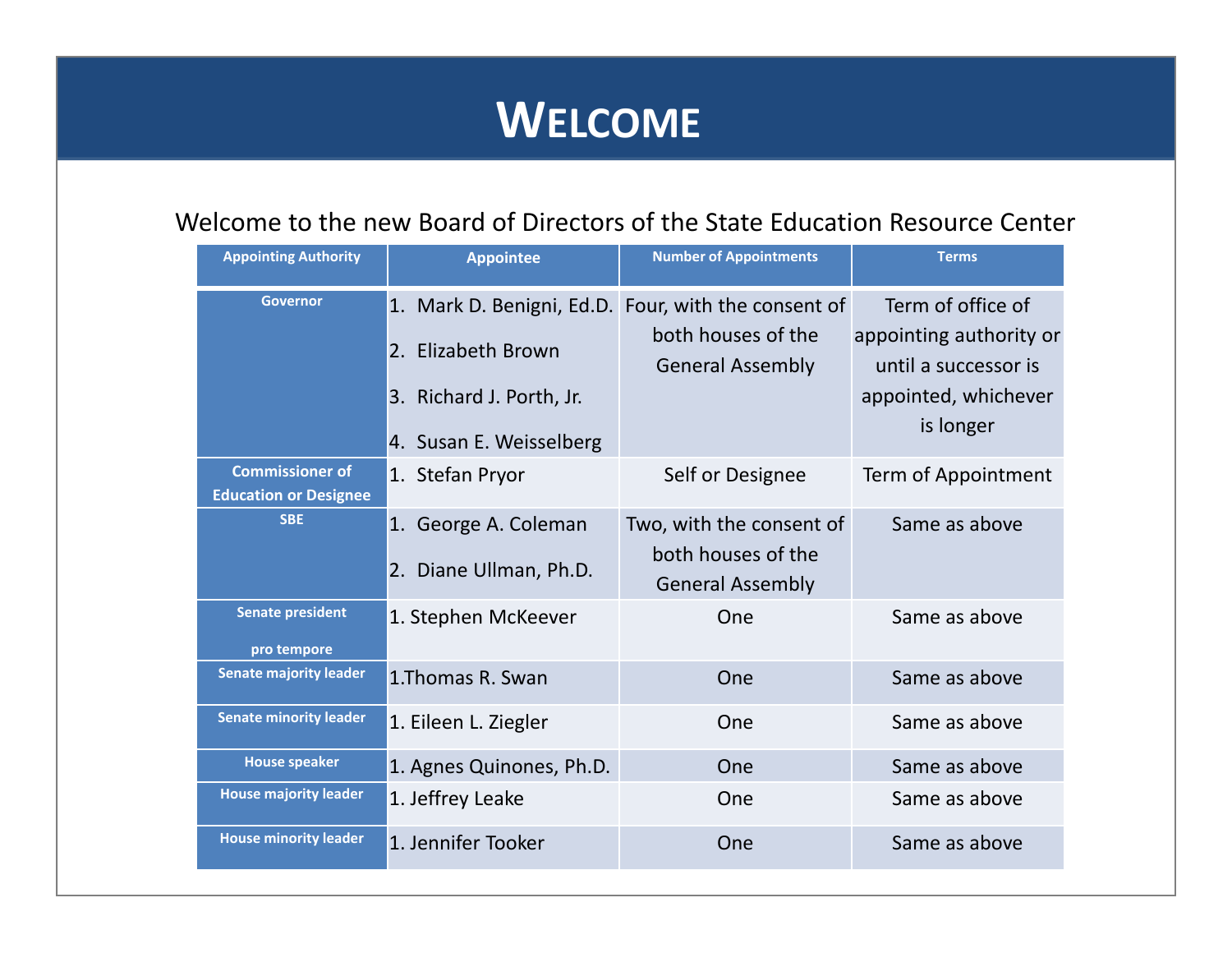# **THE PLAYERS**

- • *Connecticut State Department of Education (CSDE)*
	- □ Commissioner's Office
	- $\Box$  Bureau of Special Education overseen by the Office of Student Supports and Organizational Effectiveness
	- $\Box$  Bureau of Fiscal Services
	- $\Box$  Other divisions may also send work, but it is of a far smaller nature
- • *Rensselaer Hartford Graduate Center (RHGC)*
	- $\Box$  Fiscal Office
- • *State Education Resource Center (SERC)*
	- $\Box$  Executive Office
	- $\Box$  Program
	- $\Box$  Fiscal / Operations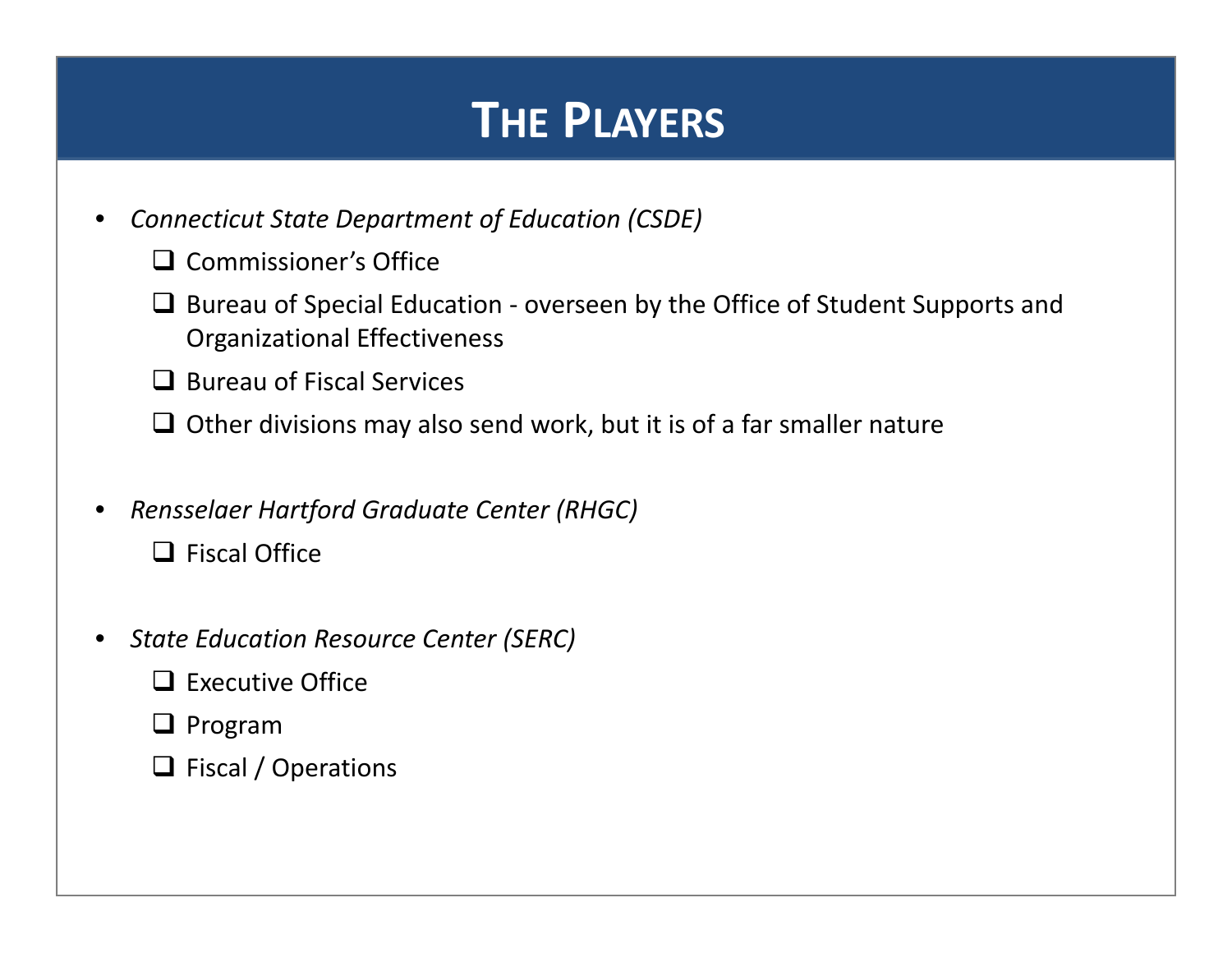# **History**

### *Connecticut State Department of Education*

- $\Box$  CSDE / SERC relationship was founded in statute.
- $\Box$  CSDE has been committed to support SERC's mission, growth, and success as SERC performs many functions that would otherwise be required of CSDE.
- $\Box$  Federal Special Education funds have provided the vast majority of funds that operate SERC.
- $\Box$  SERC has always been a very effective, efficient, and appropriate way for CSDE to accomplish required support activities.
- $\Box$  CSDE has continuously monitored the financial and program activities of SERC and RHGC through their fiscal and program offices.

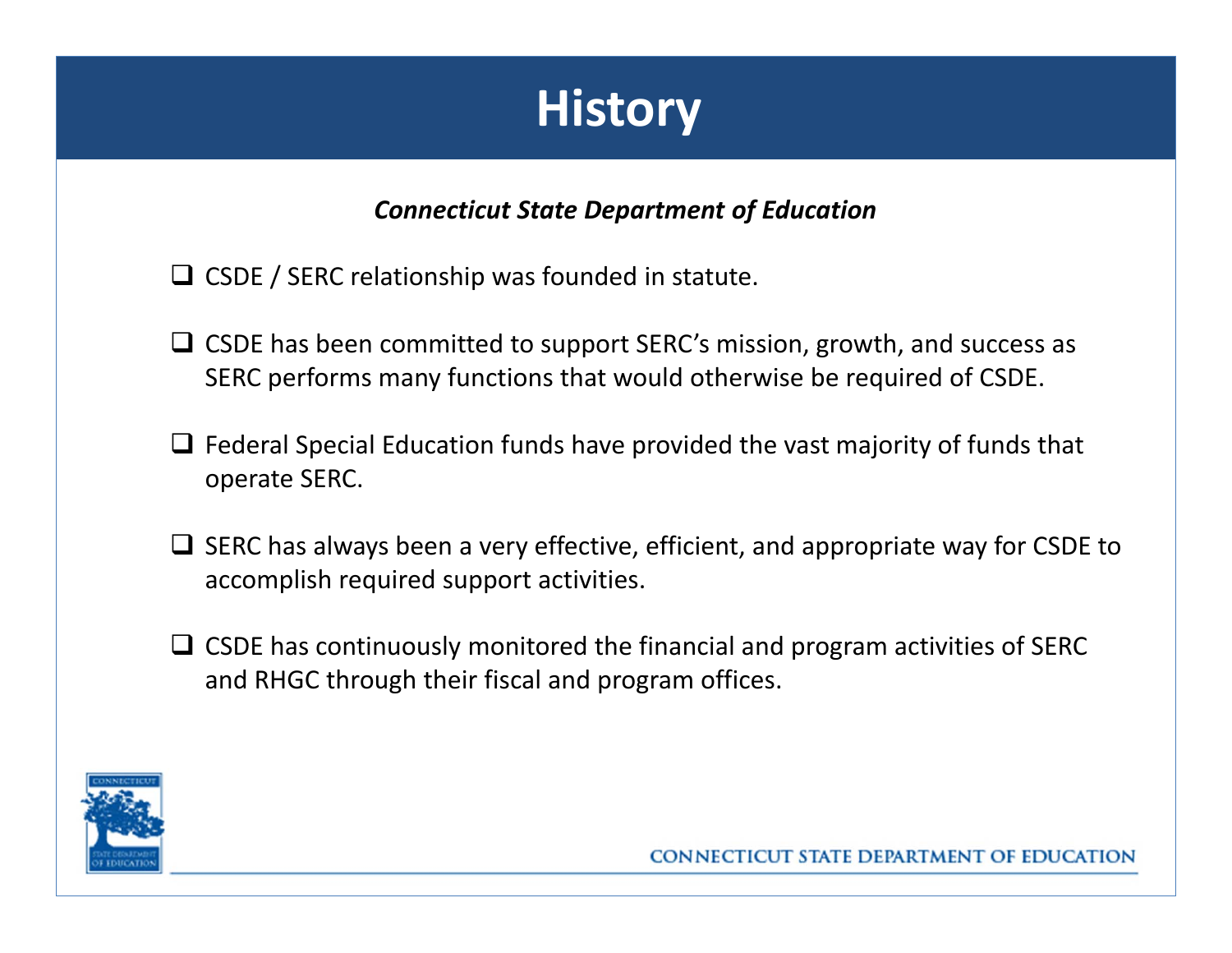# **History**

### *Rensselaer*

- $\Box$  Has been engaged in the fiduciary relationship with CSDE to operate SERC since its inception.
- Current contract between RHGC and CSDE began on July 1, 2010 and expires on June 30, 2015.
- $\Box$  RHGC has been prepared to end the relationship for some time.
- $\Box$  RHGC takes a percentage of each of the program budgets. Currently 5.25% of all budgets in excess of \$100,000 and 2% for budgets under \$100,000



■ RHGC is receiving additional funds to assist in the transition  $-$  \$245,000 has been set‐aside from CSDE funds for FY14 to support the transition, in addition to RHGC's regular fees, this is identified in the current contract amendment.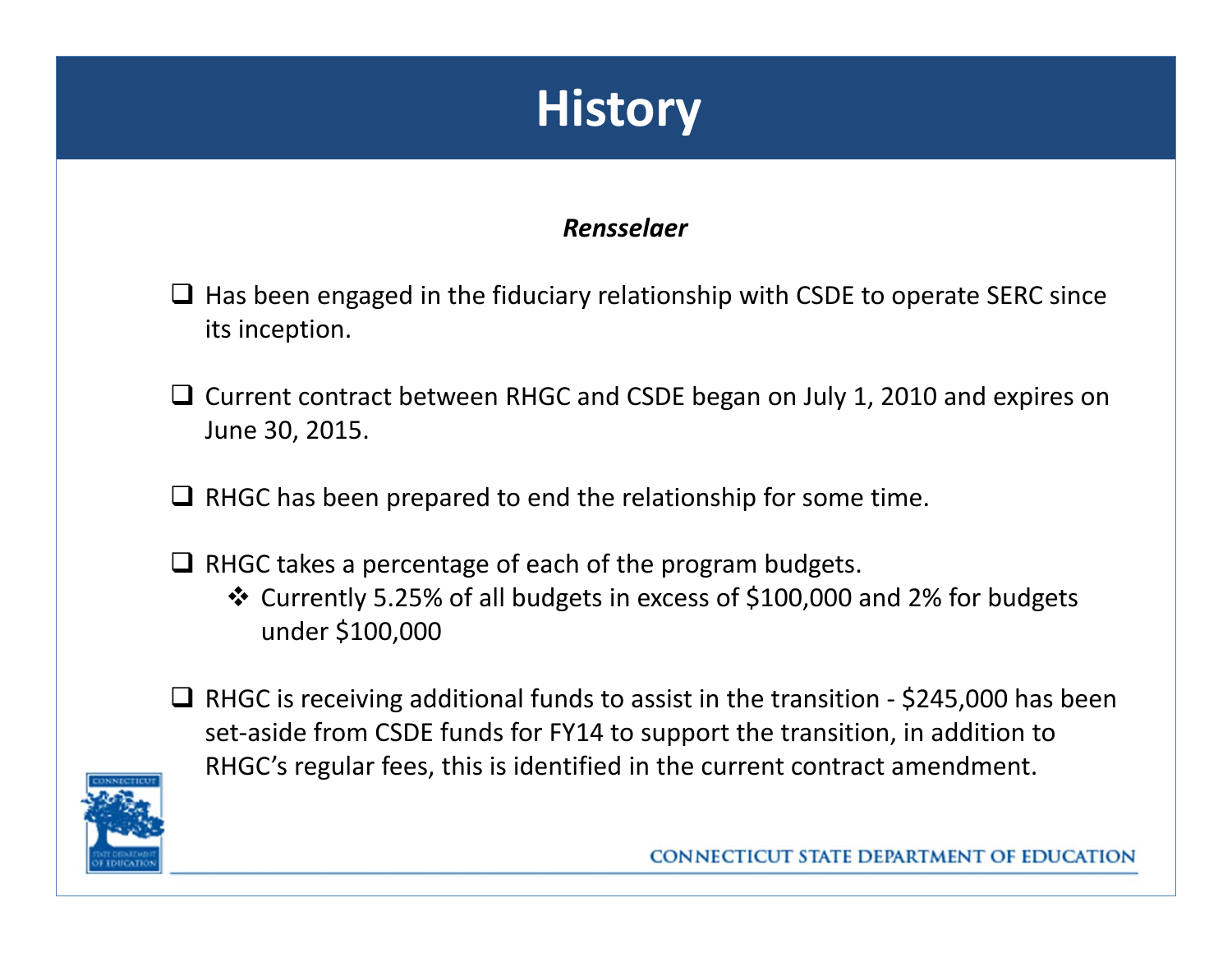## **CSDE'S ROLE IN THE TRANSITION**

- •Ensure there is no lapse in services and assist to mitigate problems as they arise
- $\bullet$  Ensure any necessary support is provided for SERC to continue to operate and transition all aspects of the operation smoothly, such as:
	- $\Box$ Employees
	- $\Box$ Programs / Activities
	- $\Box$  Procedures and Processes
	- $\Box$ Fiduciary control from RHGC to SERC
- $\bullet$ Monitor activities for continued compliance
- $\bullet$ **• Handle contract mediation with Rensselaer**
- $\bullet$ Continue to fund all projects as appropriate
- $\bullet$ Communicate with SERC leadership to ensure progress of the transition
- $\bullet$ • Provide additional operational support for the transition as necessary, i.e. CPA consulting
- $\bullet$  Author <sup>a</sup> Memorandum of Agreement between CSDE and SERC that lays out the future relationship and funding commitment.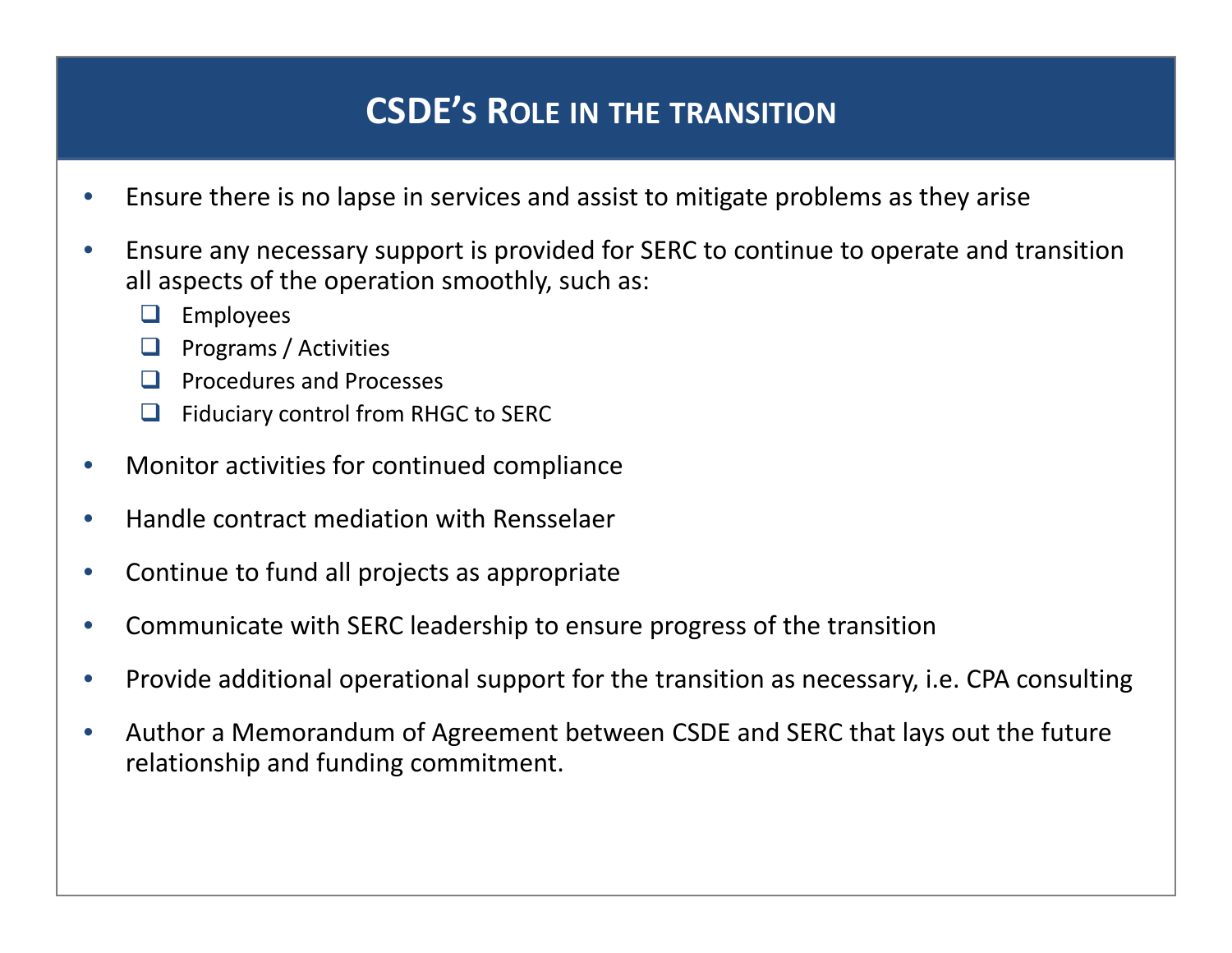# **LEGISLATION**

- • *C.G.S. 10‐76n* – *Special* Education Resource Center
	- $\Box$  Predates 1979
	- 2005 Amendment Language change for *State* Education Resource Center
- *C.G.S. 10‐4q* State Education Resource Center to promote equity and excellence 2013 Amendment P.A. 13‐286 – An Act Requiring Greater Transparency and <sup>a</sup> Transition Plan for the Governance of the State Education Resource Center
	- $\clubsuit$  The governance structure was laid out in the report required by this legislation in January of 2013.
	- This created an annual transparency reporting requirement for SERC and CSDE.
	- ❖ It also created the Connecticut School Reform Resource Center.
- *C.G.S. 4e‐1* Definitions State Contracting 2013 Amendment P.A. 13‐286 ‐ SERC is defined as <sup>a</sup> State Contracting Agency
- *Public Act No. 14‐212* An Act Concerning the State Education Resource Center  $\Box$  June 13, 2014 - Authorizes the new Quasi Public Agency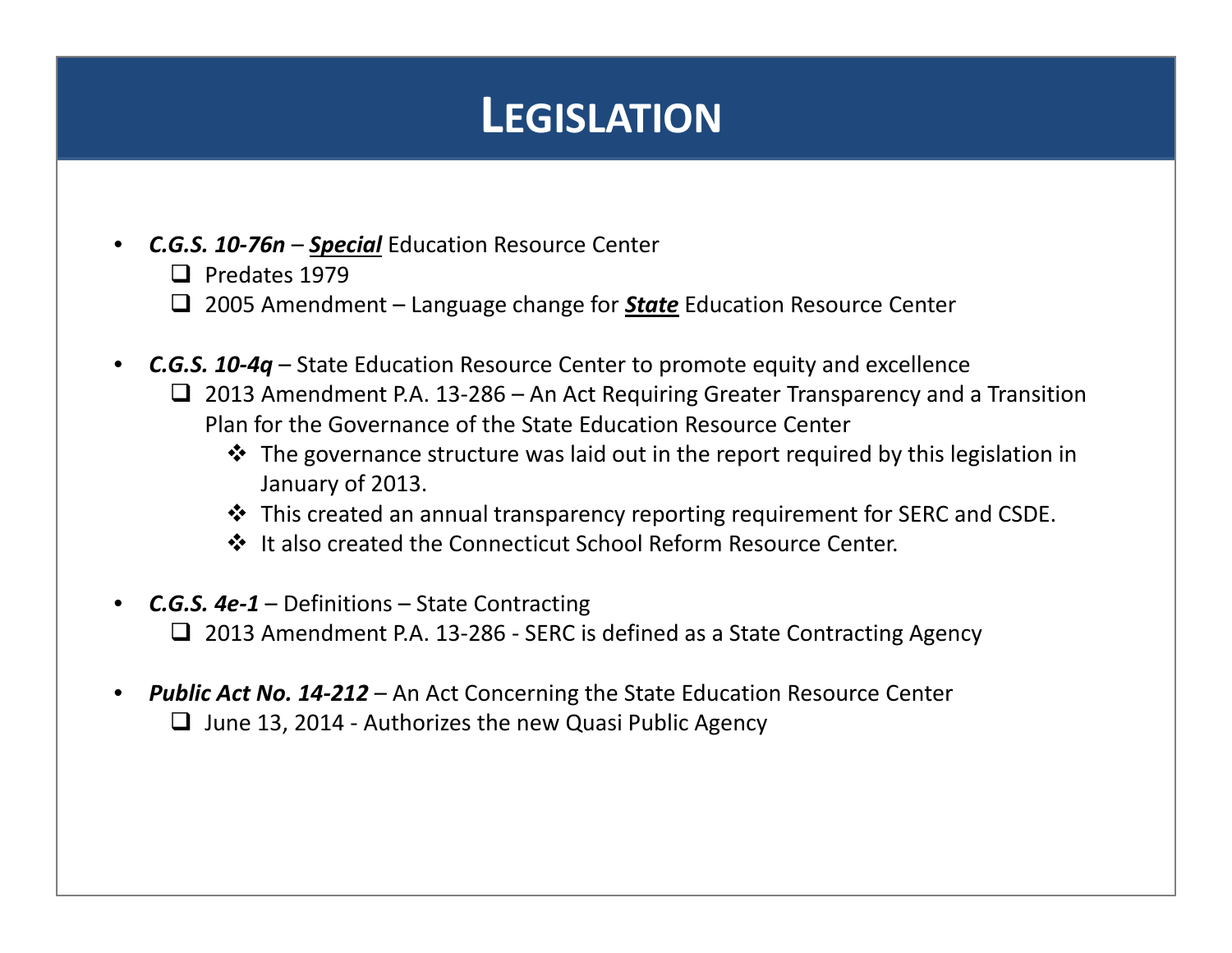## **P.A. 14‐212**

### *The Key Points to the New P.A. 14‐212 are:*

 $\bullet$  STATE EDUCATION RESOURCE CENTER AS A QUASI‐PUBLIC AGENCY The act reconstitutes the center as <sup>a</sup> quasi‐public .

#### $\bullet$ **• BOARD OF DIRECTORS**

The act establishes <sup>a</sup> 13‐member board of directors, which is vested with the center's powers. The education commissioner, or his designee, is <sup>a</sup> board member.

#### $\bullet$ **• CENTER PURPOSES**

The new center has the same overall purpose as the old one under prior law, which is to help the State Board of Education (SBE) provide programs and activities that promote educational equity and excellence.

#### •**• SCHOOL REFORM RESOURCE CENTER**

The act transfers the responsibility to establish the school reform resource center to the reconstituted center.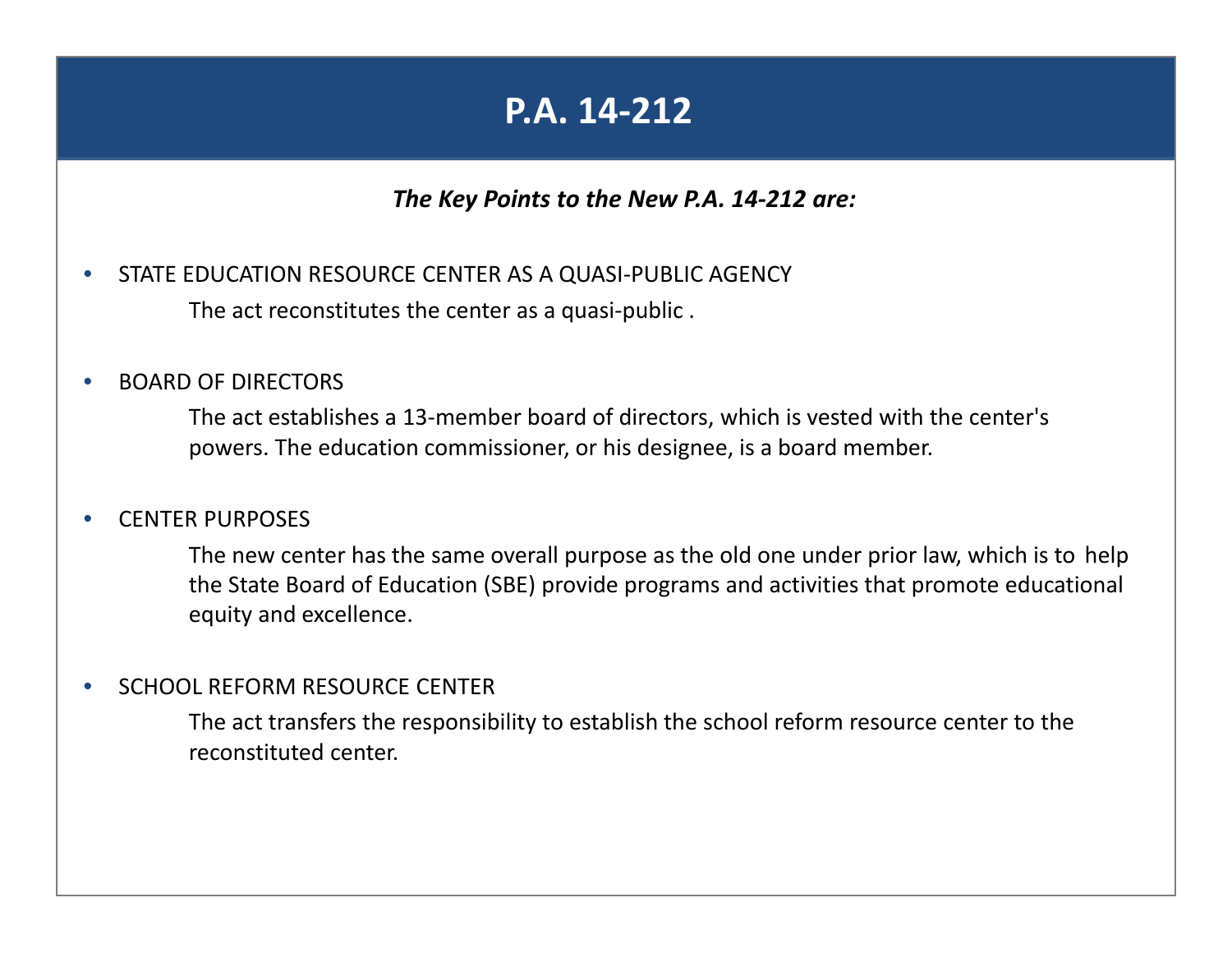## P.A. 14‐212 (continued)

•PURCHASING, PROCUREMENT AND PERSONAL SERVICE AGREEMENTS

> The act subjects the center to the rules, regulations, and restrictions on purchasing, procurement, personal service agreements, or asset control, generally applicable to state agencies.

#### •BUSINESS PROCEDURES

The act requires the center's board to follow the adoption and notification process provided in state law for quasi‐public agencies adopting written procedures.

#### •ANNUAL BUDGETS

For FY 15, and each fiscal year thereafter, the center must submit <sup>a</sup> yearly budget, projected revenue statement, and financial audit to the SBE and Education Committee. The act does not state when the budget must be submitted; presumably it must be submitted before the start of the fiscal year.

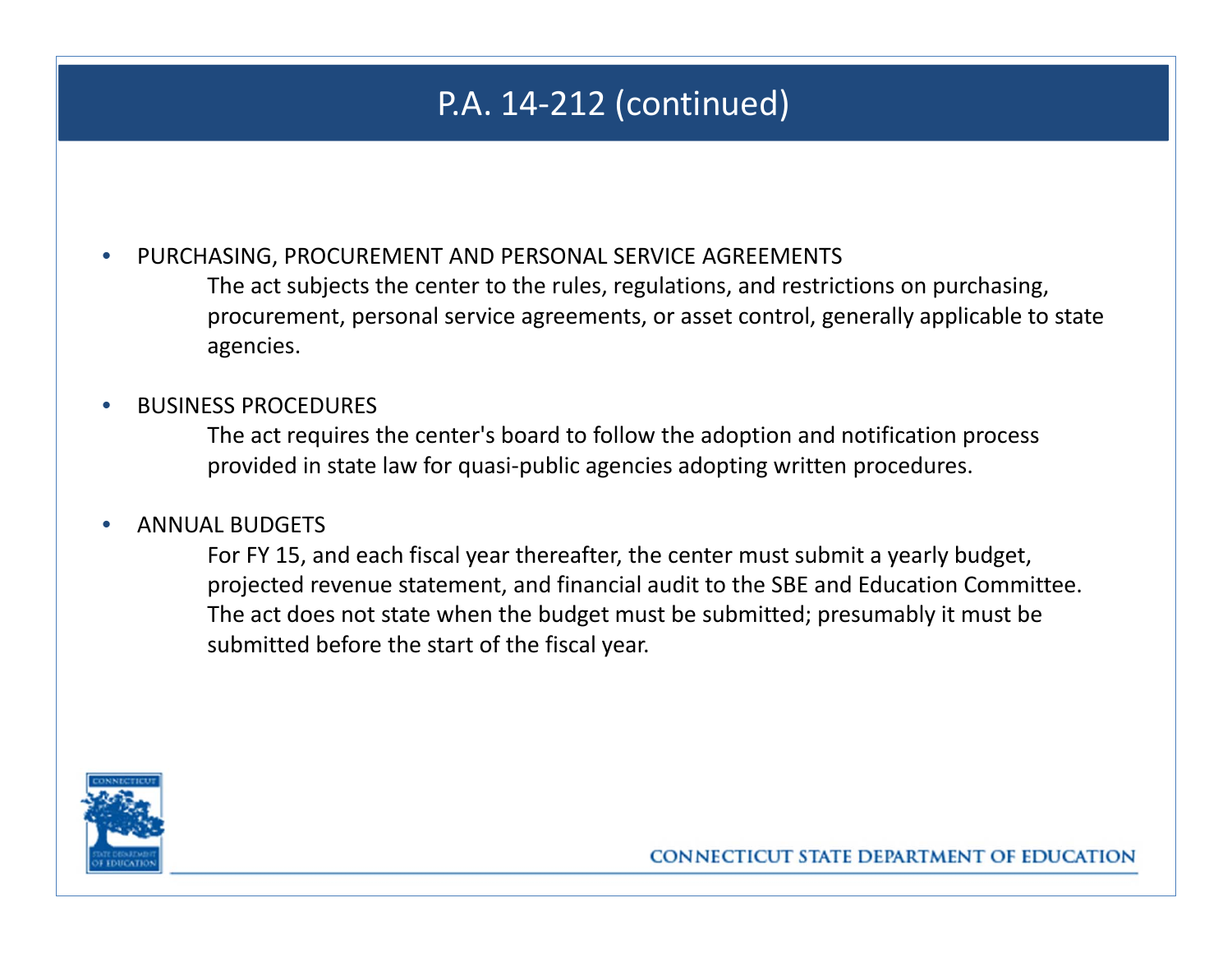## P.A. 14‐212 (continued)

•NEW CENTER PLACED UNDER EXISTING QUASI‐PUBLIC LAW

> The act reconstitutes the center as <sup>a</sup> quasi‐public agency subject to the laws governing these agencies.

- • EDUCATION COMMISSIONER MAY ALLOCATE FUNDS TO NEW CENTER The act permits the education commissioner to allocate funds to allow the center, as reconstituted under the act.
- $\bullet$  TRANSFER OF FUNCTIONS, POWERS, DUTIES, AND OBLIGATIONS TO NEW QUASI‐PUBLIC AUTHORITY

The act requires the new center to assume all responsibilities of the former center.

•SPECIAL EDUCATION RESOURCE CENTER

> The act requires the new center to maintain the Special Education Resource Center, rather than the State Board of Education allowing the center to maintain it.

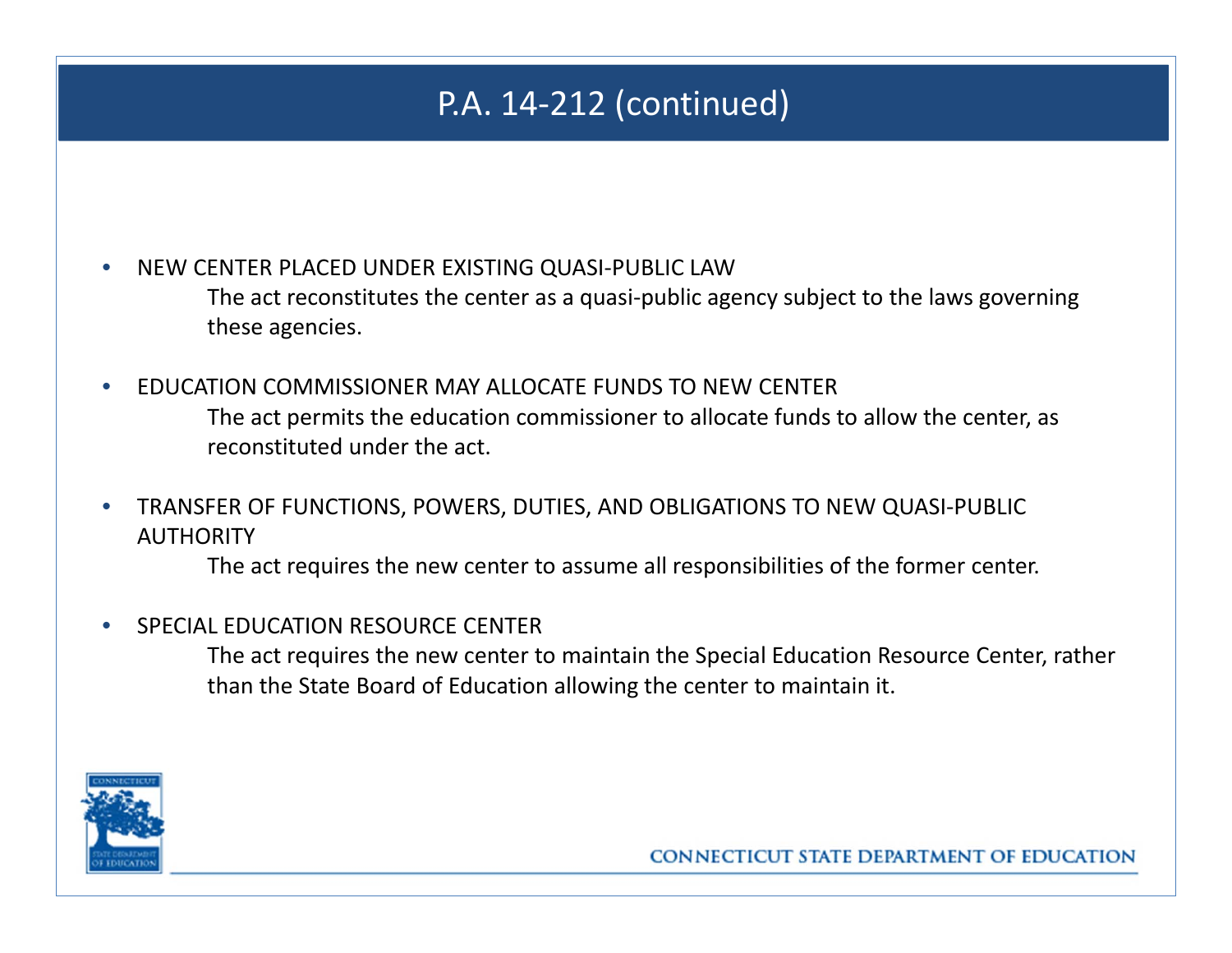## **CSDE FUNDS SUPPORTING SERC FY04 TO FY14**

| <b>Fiscal Year</b> | <b>General Fund</b> | <b>Federal Funds</b> | Total         |
|--------------------|---------------------|----------------------|---------------|
| 2004               | 250.00              | 5,942,301.00         | 5,942,551.00  |
| 2005               | 239,013.00          | 6,479,588.00         | 6,718,601.00  |
| 2006               | 204,323.75          | 7,838,570.00         | 8,042,893.75  |
| 2007               | 1,042,698.50        | 7,526,183.84         | 8,568,882.34  |
| 2008               | 1,227,713.00        | 7,391,535.00         | 8,619,248.00  |
| 2009               | 1,284,550.00        | 7,837,406.00         | 9,121,956.00  |
| 2010               | 287,509.00          | 9,162,594.69         | 9,450,103.69  |
| 2011               | 1,050,638.10        | 9,447,612.50         | 10,498,250.60 |
| 2012               | 2,047,954.00        | 10,946,795.50        | 12,994,749.50 |
| 2013               | 1,472,234.82        | 10,092,412.00        | 11,564,646.82 |
| 2014               | 1,114,863.35        | 8,375,932.00         | 9,490,795.35  |

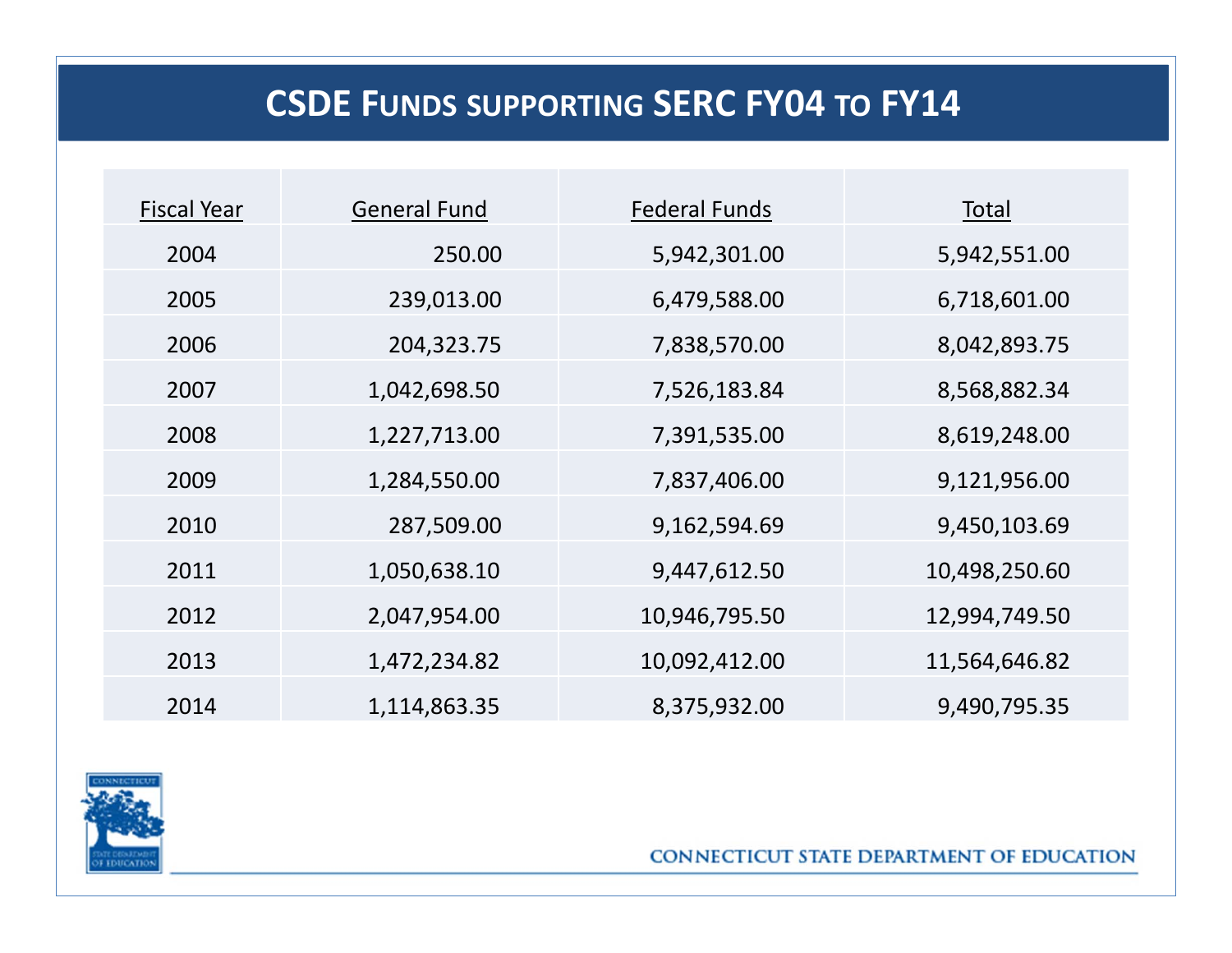### **CSDE FUNDS SUPPORTING SERC FY04 TO FY14**

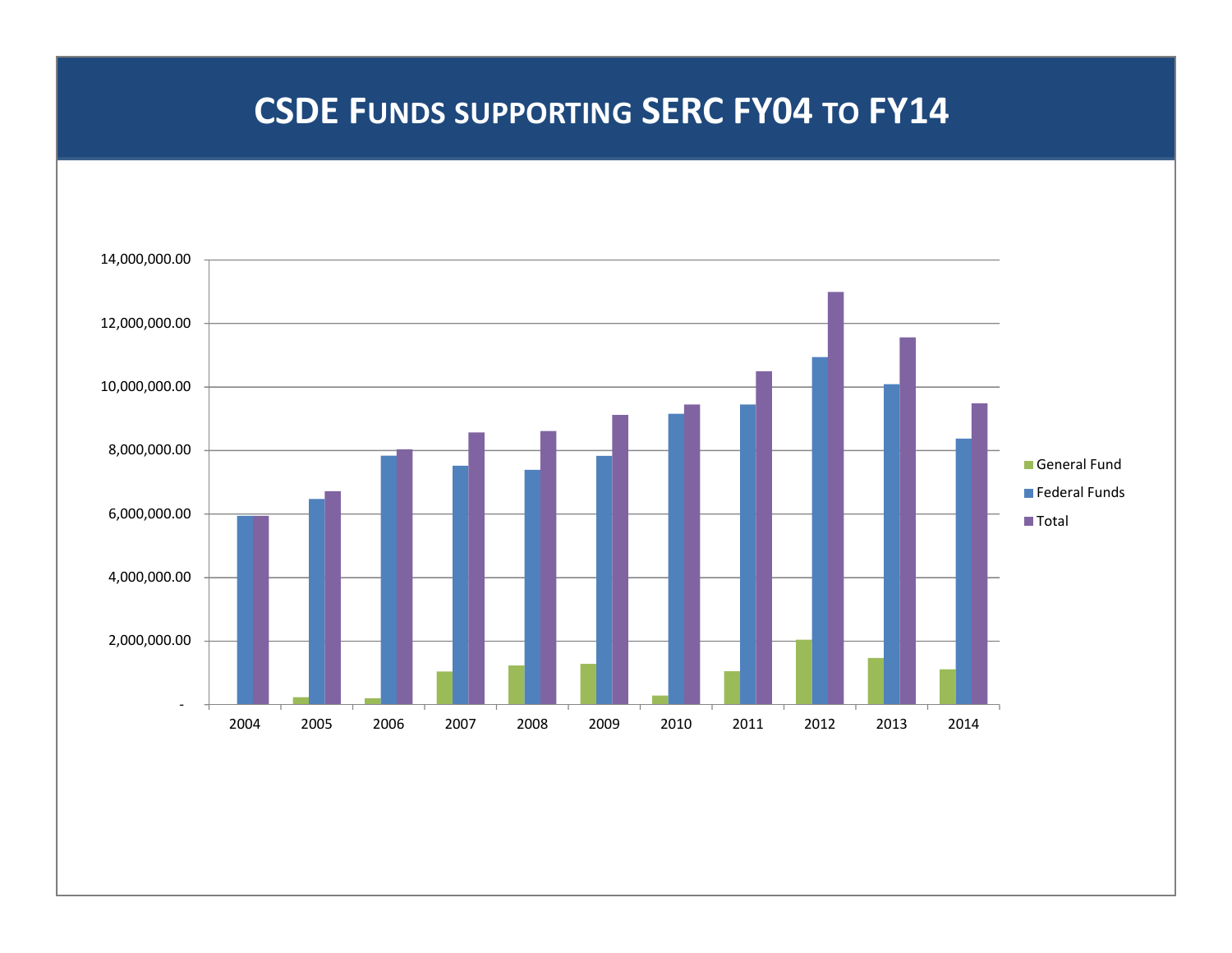### **SAMPLE SERC PROGRAMS FUNDED BY CSDE**

Individuals/Disabilities IDEA

Special Education ‐ Professional Development

Sheff Settlement

Early Childhood ‐ Professional Development

Resource Equity Assessment

Individuals Disability Part B ‐ Pre‐School Grant

Parents Trust Fund Program

Title I Part B Reading First

Safe and Drug Free Schools

Team Nutrition Training Grant

Primary Mental Health

Magnet Schools